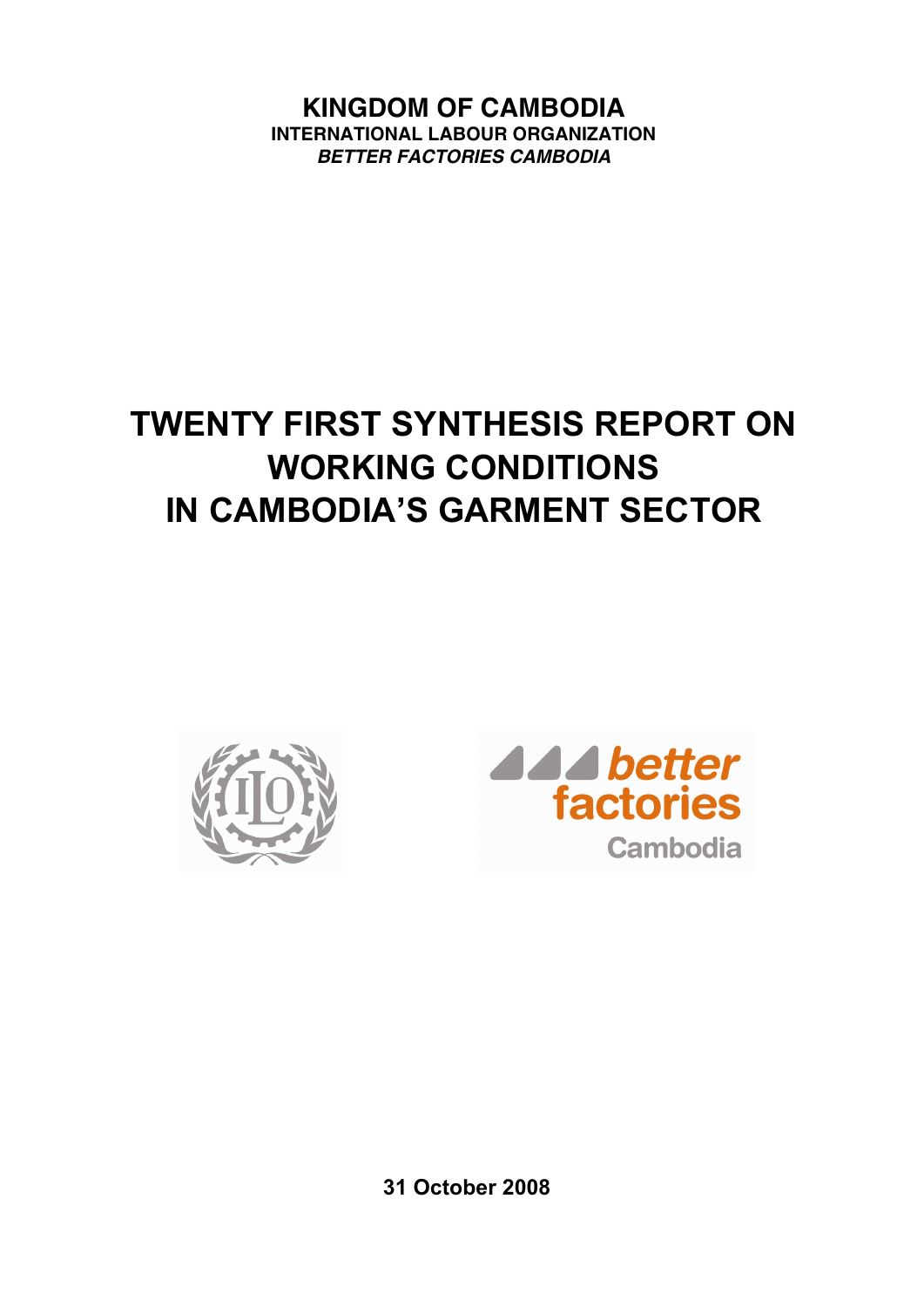



## **Synthesis Report**

**01/05/2008 - 31/10/2008**

#### **205 Factories Monitored**

## **1. About Better Factories Cambodia**

Better Factories Cambodia aims to improve working conditions in Cambodia's export garment factories. It combines independent monitoring with finding solutions, through suggestions to management, training, advice and information.

## **2. Information Management System**

Better Factories Cambodia has now developed a world-first information management system (IMS) for monitoring and reporting on working conditions. The IMS is a totally computerized system for collecting, storing and analyzing data. It enables the generation of reports tailored to user needs, and provides enhanced security, easy access to information, and greater transparency.

The IMS streamlines and integrates the data collected during factory monitoring visits on working conditions. By compiling this information electronically, Better Factories Cambodia now automatically generates reports for individual factories that show their current compliance as well as suggestions for improvement. Because of its electronic database, the IMS also provides reports on groups of factories or on the entire industry. It can compare performance across different types of factories, rank major issues, and detail different combinations of information that may be required for analysis.

The IMS makes it possible for Better Factories Cambodia to produce reports in Khmer, English and Chinese. Reports are more user-friendly. Because the system is web-based, accessing information is quick and easy.

Factories can grant buyers, vendors or other users access to their monitoring visit reports by submitting a Third Party Access Form. An authorized third party gains access to the IMS by submitting a completed Application for Subscription to the ILO and paying a fee. Once these forms are submitted, Better Factories Cambodia issues a username and password to the authorized user to view the factory's data online.

## **3. About this Report**

This report summarizes information about working conditions and labour standards in Cambodian garment factories that are registered with Better Factories Cambodia. Electronic versions can be viewed at http://www.betterfactories.org/ilo/.

Better Factories Cambodia is transitioning to a new system for collecting, analyzing and reporting on factory monitoring data. This new system (called STAR) currently is being developed by the ILO through a project known as Better Work (see www.betterwork.org). STAR will refine the way in which aggregate compliance values are measured and reported. For example, STAR will incorporate data on the numbers of workers affected in calculating aggregated compliance levels. (This type of ''severity index'' currently is not accounted for when aggregated compliance values are calculated using the IMS). In anticipation of the transition to the STAR system, Better Factories Cambodia has streamlined the Synthesis Report to focus on the information that is most likely to be produced through STAR.

## **3.1 Factory Data Reflected in this Report**

Most of the graphs and charts in this report reflect current monitoring data from factory reports posted during the past six months. If a factory has two monitoring reports posted during that time, only the most recent monitoring data is included. Conversely, if a factory did not have a monitoring report posted during the past six months, no data for that factory is included in this report. The graphs and charts that reflect this set of monitoring data are labeled ''6 Months to Date''.

Other graphs and charts display industry-wide information. They draw data from the most recent report for every active factory (not closed or suspended) with monitoring data in the IMS. The graphs and charts designed in this way are labeled ''Industry-Wide''.

All percentage figures shown in this report are rounded to the nearest whole number.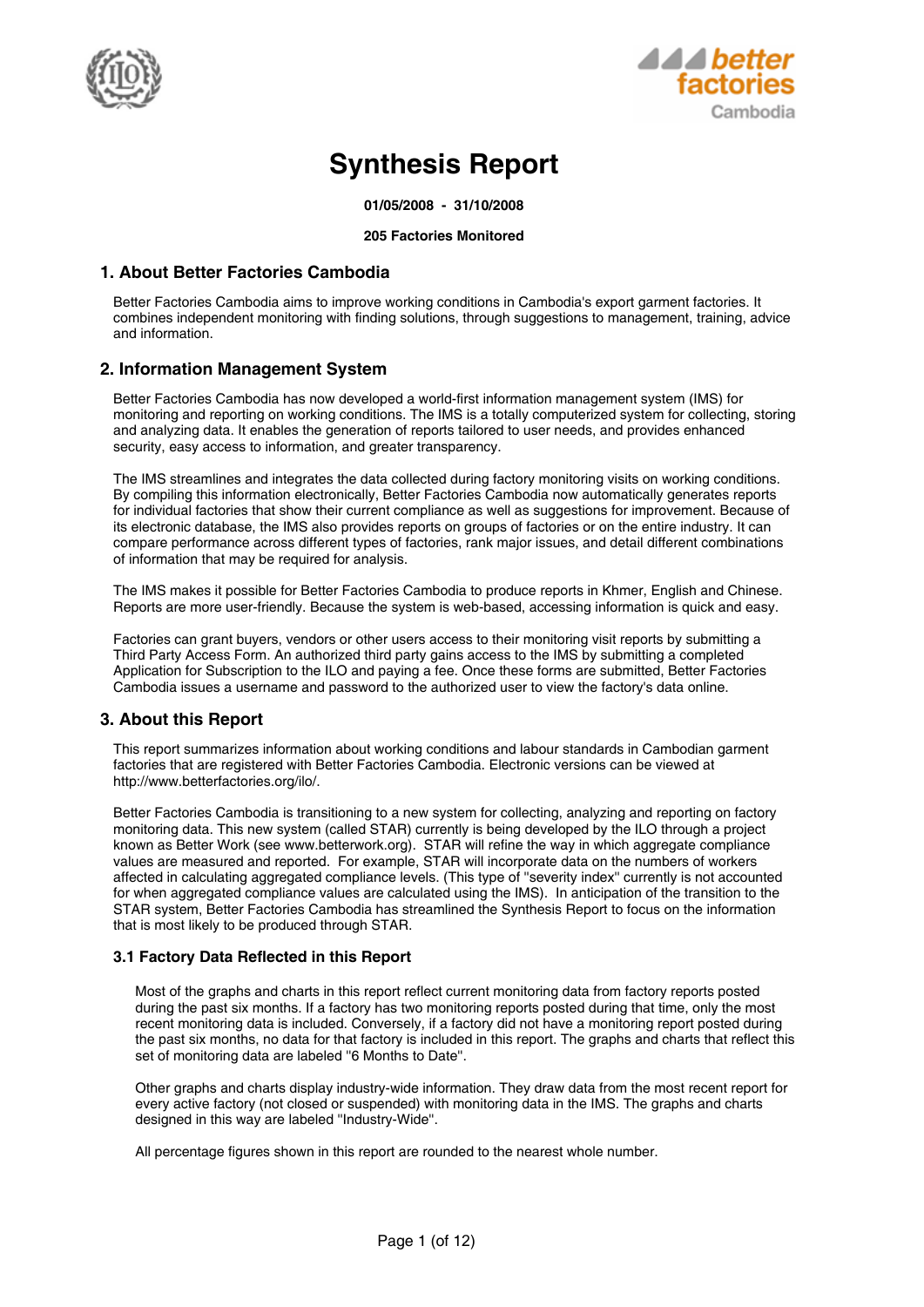



## **4. Industry Update**

## **4.1 Number of Active Factories and Workers (Ministry of Commerce Data)**

|                               | 31-Oct-2008 | 01-May-2008 |
|-------------------------------|-------------|-------------|
| Number of Active<br>Factories | 285         | 301         |
| Number of Workers             | 327,053     | 339,346     |

Note: These figures are based on data provided by the Ministry of Commerce. The number of active factories includes all factories that the ministry has indicated are effectively operating.

## **4.2 Number of Visits to Factories**

During the previous six months, 205 factories were monitored. The data from those monitoring visits is reflected in this report. Better Factories Cambodia visits factories as they register with the project. Some factories have been registered for a number of years and have had multiple visits. The table below shows the number of factories grouped according to the visit number that took place in the last 6 months.

## **Table 1 Factories Grouped by Visit Number**

( 6 Months to Date )

| <b>Visit Number</b> | Number of Factories | % of Factories Visited |
|---------------------|---------------------|------------------------|
| 1st Visit           | 10                  | 5%                     |
| 2nd Visit           | 15                  | 7%                     |
| 3rd Visit           | 8                   | 4%                     |
| 4th Visit           | 42                  | 20%                    |
| 5th Visit           | 24                  | 12%                    |
| 6th Visit           | 22                  | 11%                    |
| 7th Visit           | 37                  | 18%                    |
| 8th Visit           | 35                  | 17%                    |
| 9th Visit           | 12                  | 6%                     |
| <b>Total</b>        | 205                 | 100%                   |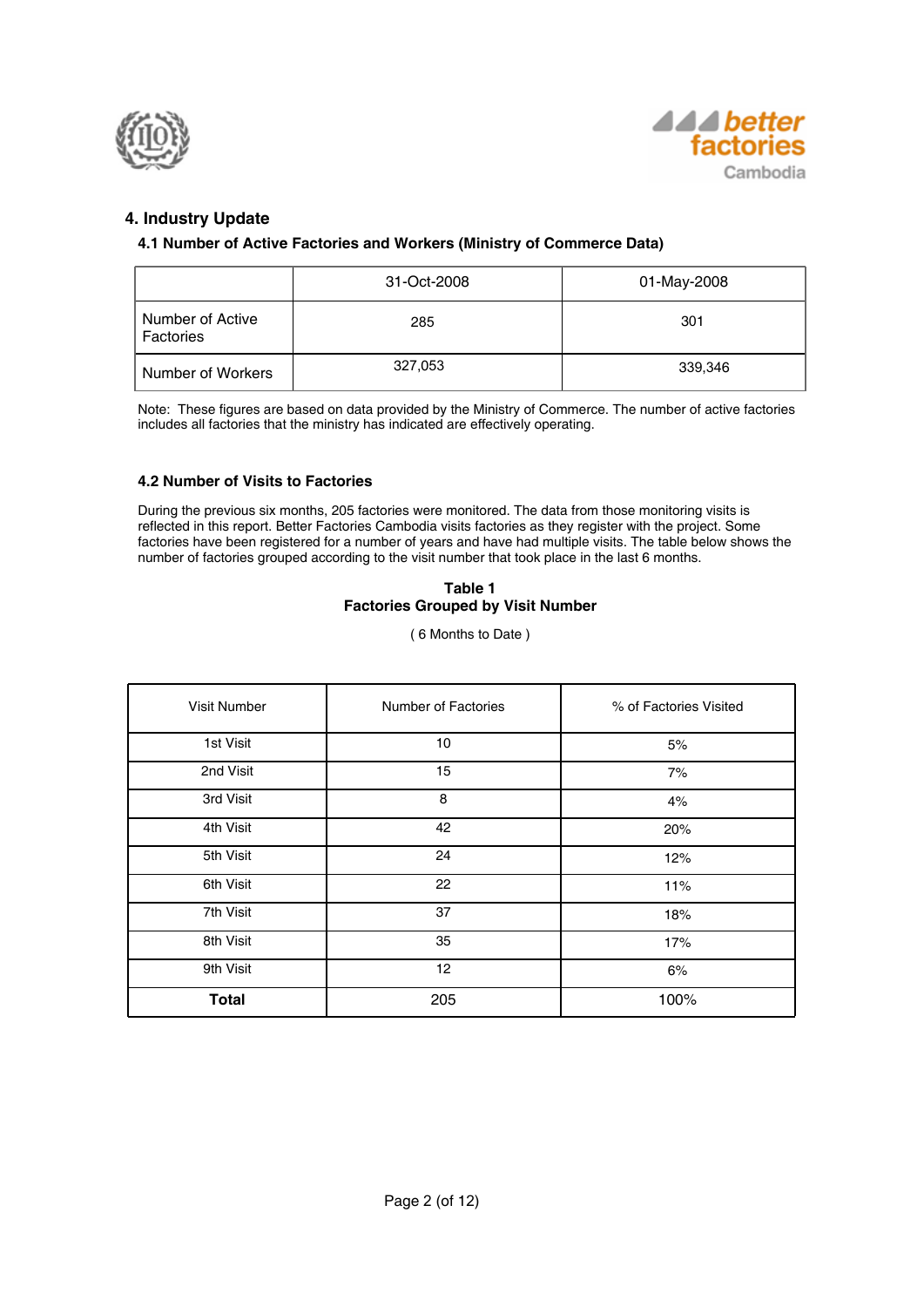



## **4.3 Factory Size**

**Graph 1**





Eighty-six percent of factories monitored have less than 2000 workers.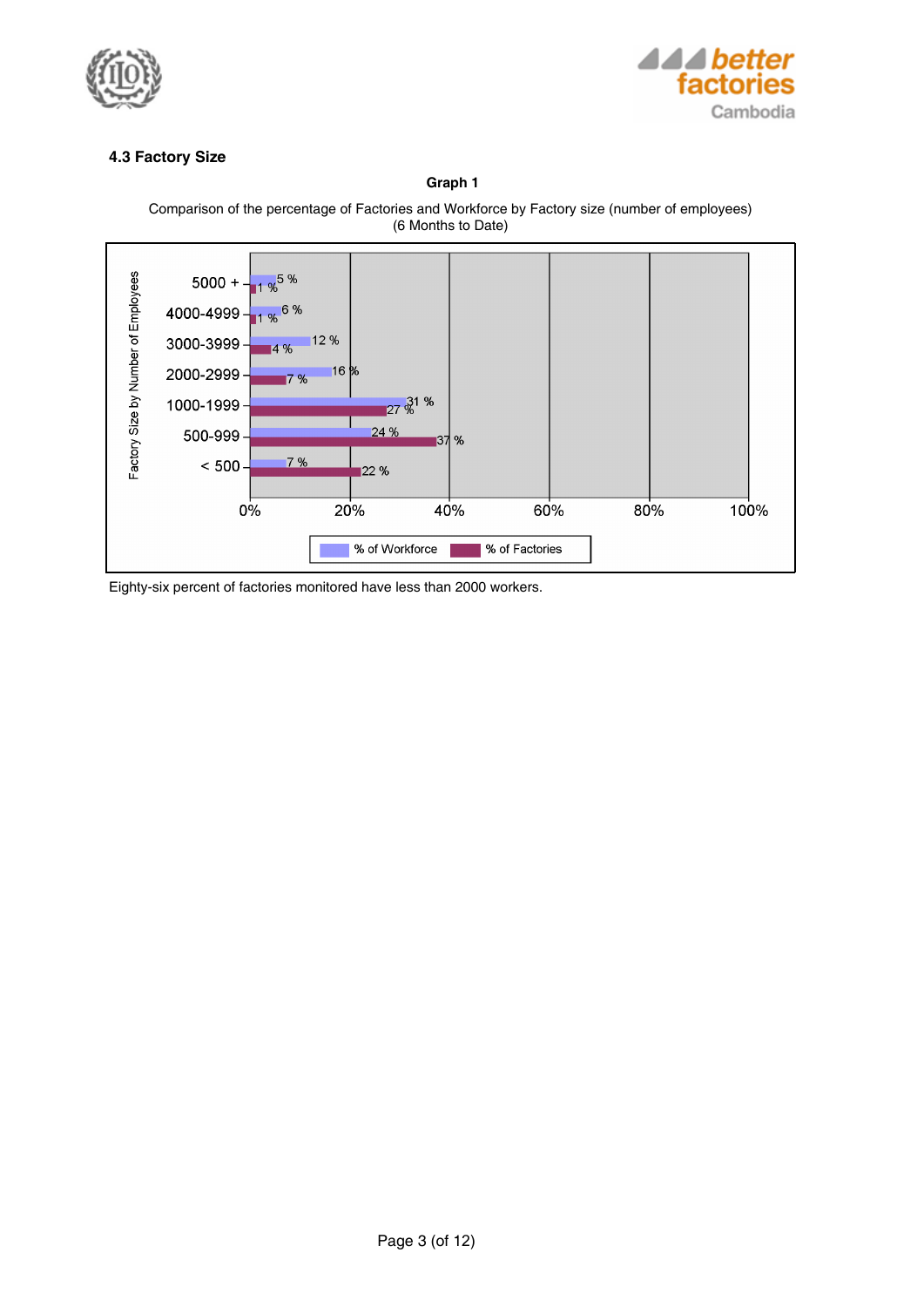



## **4.4 Changes in Factory Size Over Time**





There are no significant changes from the previous synthesis report, although this report has seen a greater percentage increase in the number of small factories over the time period covered.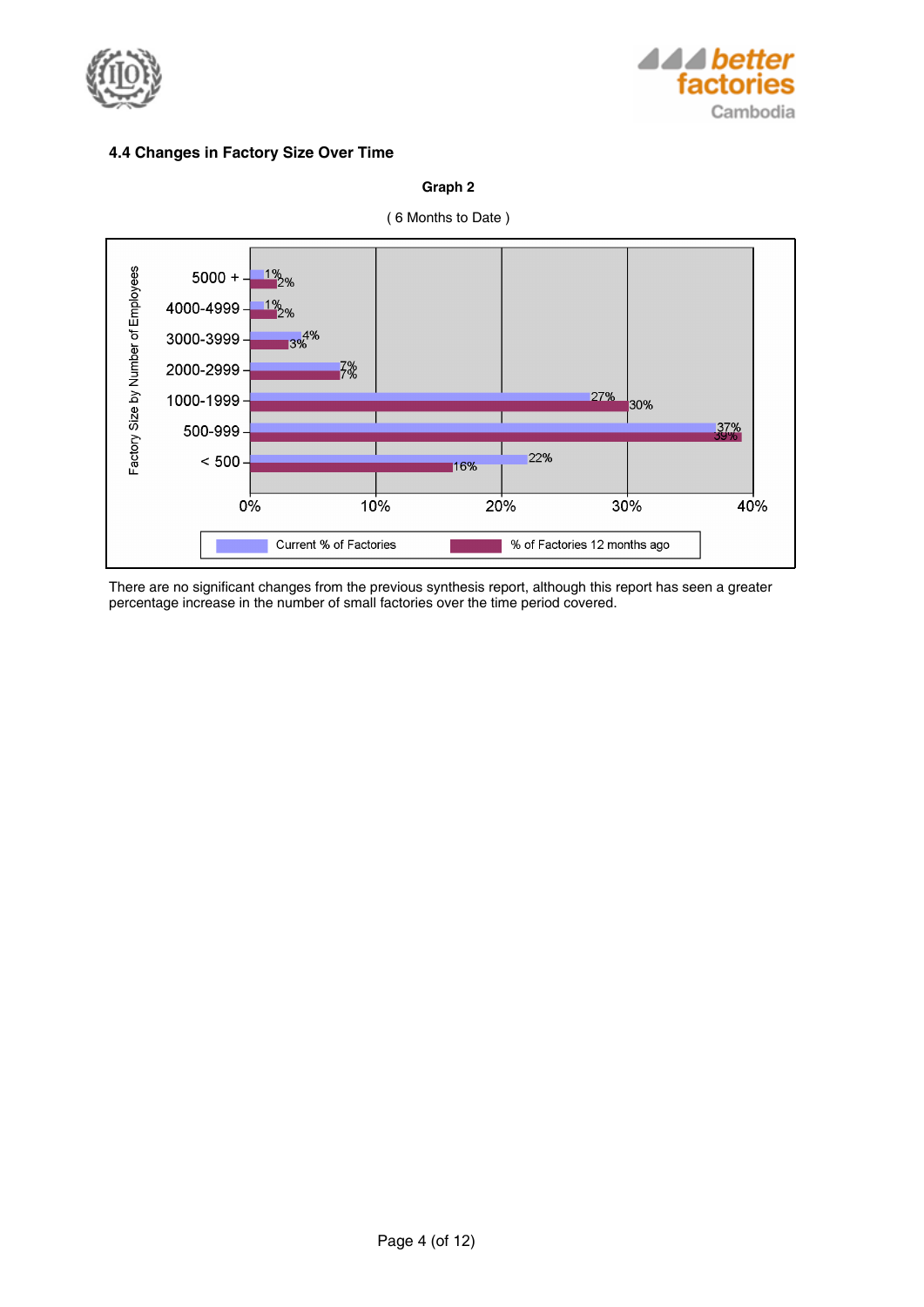



## **4.5 Workers Employed in Factories Monitored by Better Factories Cambodia**

This graph shows the number of workers employed currently , one year ago, and two years ago in the factories monitored by Better Factories Cambodia, based on information collected during monitoring visits.



**Graph 3**

1 - 2 Years Ago

2 - 1 Year Ago

3 - Current

The current percentage of women workers in the active factories monitored by the project is 92.1%

Note: The numbers of workers shown above include workers from all active factories (not closed or suspended) that have been monitored by Better Factories Cambodia. The figures are drawn from the most recent monitoring report for every active factory with monitoring data in the IMS as of the relevant date. This data has been collected over a period of several months. Changes in the number of workers or status of factories (e.g., closure) that occurred after the most recent monitoring visit are not reflected in this graph.

There has been a slight reduction in the number of workers over the past year due to factory closures.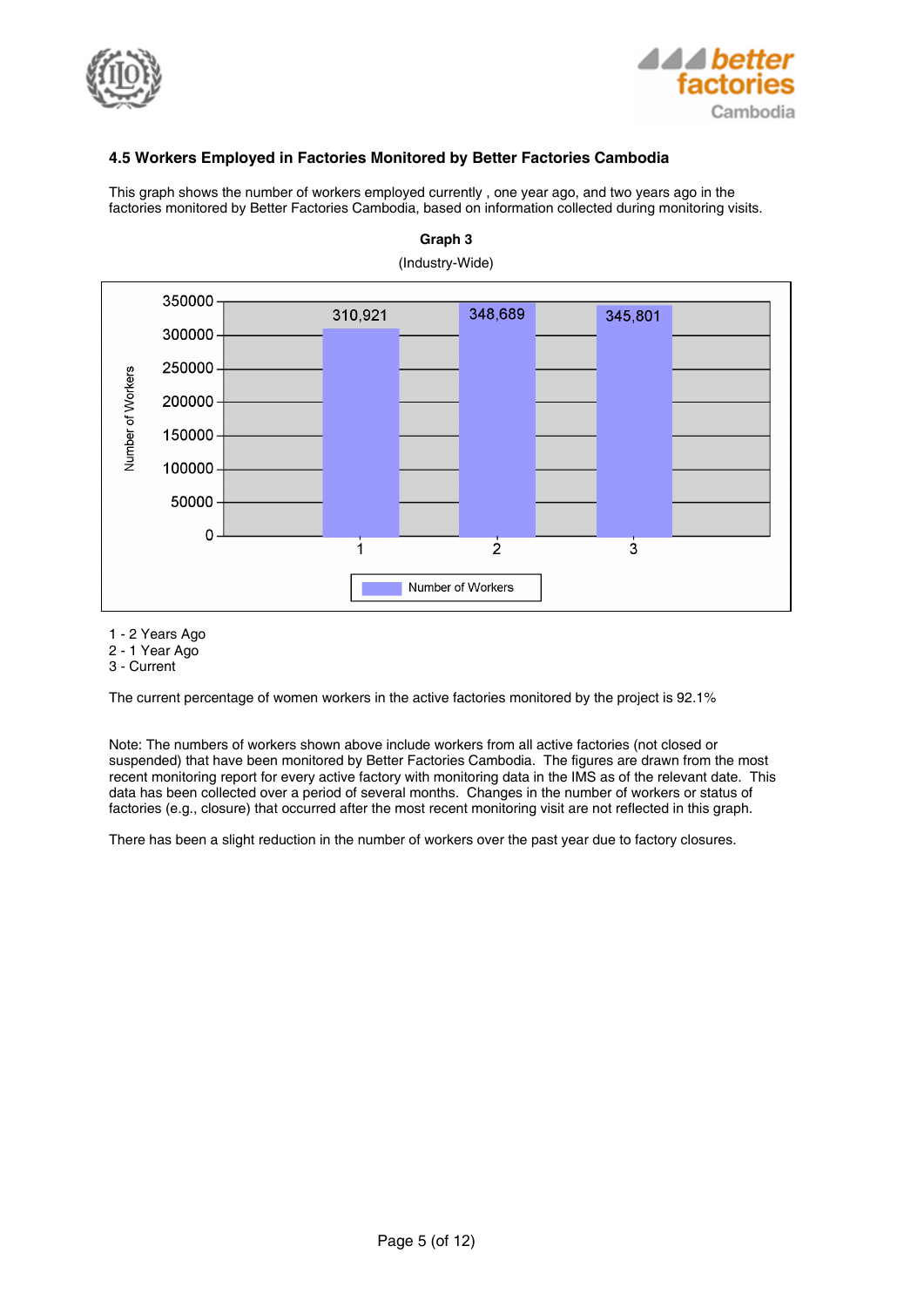



## **4.6 Number of Active Factories Monitored by Better Factories Cambodia (Industry-Wide)**

|                               | 31-Oct-2008 | 01-May-2008 |
|-------------------------------|-------------|-------------|
| Number of Active<br>Factories | 302         | 305         |
| Number of Workers             | 345,801     | 361,871     |

Note: The number of factories shown above includes all active factories (not closed or suspended) that have registered with and been monitored by Better Factories Cambodia. The employment figures are drawn from the most recent monitoring report for every active factory with monitoring data in the IMS on the relevant date. The data reflected in this table has been collected over a period of several months. Changes in factory size (number of workers) or status (e.g., closure) that occurred after the most recent monitoring visit are not reflected in this table.

A complete list of the active factories monitored by Better Factories Cambodia is available on our website at: http://www.betterfactories.org/monitoring.aspx?z=5&c=1

The number of factory closures has been offset somewhat by newly registered factories being monitored.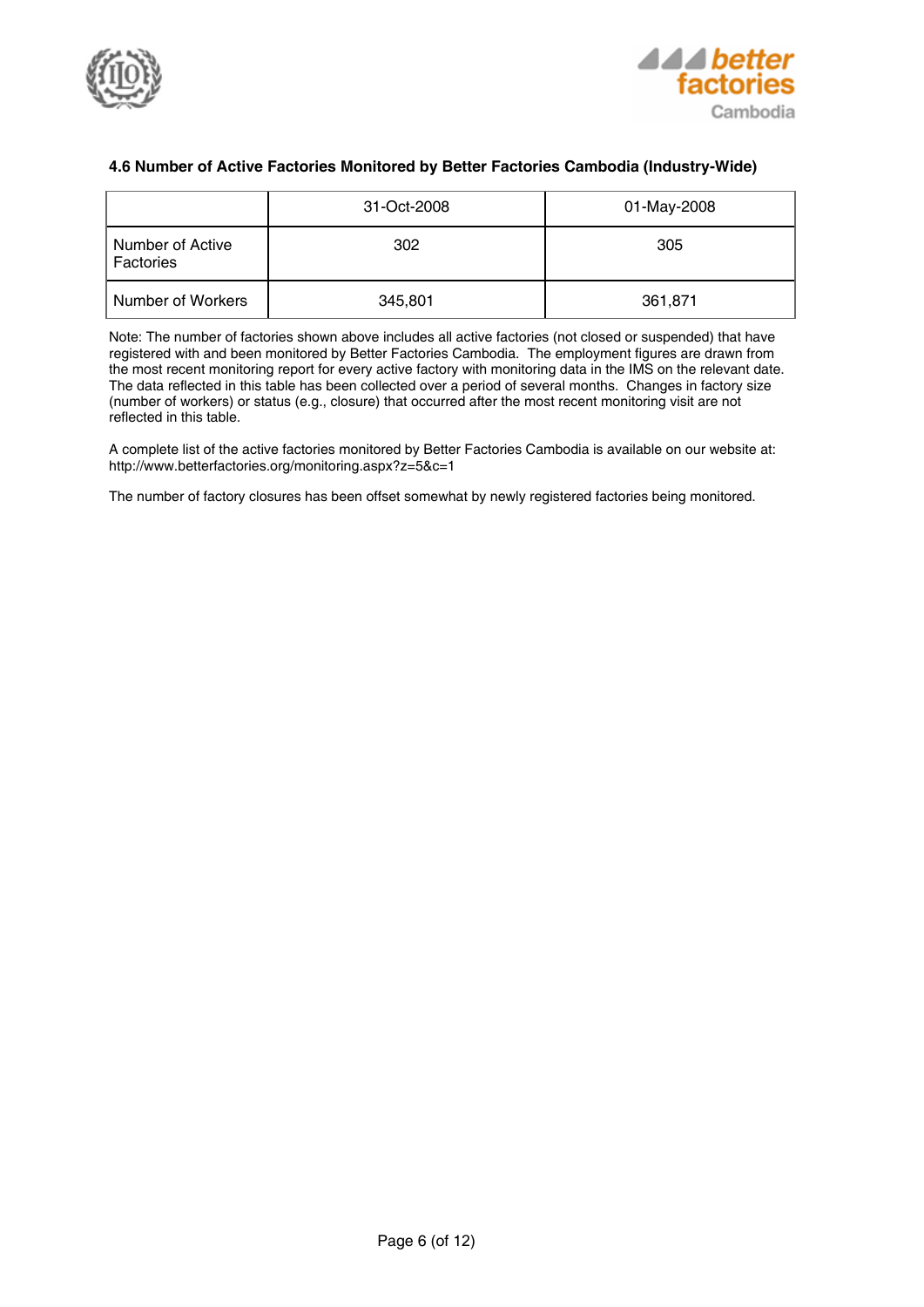



## **5 Compliance Status**

## **5.1 Findings on Selected Working Conditions ( 6 Months to Date )**

| <b>Legal Requirement</b>                                                          | % of Factories in Compliance |
|-----------------------------------------------------------------------------------|------------------------------|
| Minimum Wage for Regular Workers                                                  | 97%                          |
| Minimum Wage for Casual Workers (1)                                               | 77%                          |
| Minimum Wage for Piece-Rate Workers (1)                                           | 93%                          |
| Correct OT Rate for Regular Workers (2)                                           | 100 %                        |
| Correct OT Rate for Casual Workers (1,2)                                          | 96%                          |
| Correct OT Rate for Piece-Rate Workers (1,2)                                      | 93%                          |
| 18 Days of Annual Leave                                                           | 96 %                         |
| Payment for Maternity Leave (at least partial compliance)                         | 90%                          |
| Full Compliance with Maternity Leave (Half Wages plus Benefits)<br>$\overline{a}$ | 82%                          |
| l Paid Sick Leave                                                                 | 77%                          |
| <b>Voluntary Overtime</b>                                                         | 80 %                         |
| <b>Exceptional Overtime</b>                                                       | 3%                           |
| Overtime Limited to 2 Hours per day                                               | 18%                          |
| Provide Personal Protective Equipment (3)                                         | 44 %                         |
| Install Needle Guards on Sewing Machines (4)                                      | 50 %                         |

(1) Compliance figures on minimum wage and overtime rates for casual workers and piece-rate workers are based only upon those factories employing casual workers or piece-rate workers (not upon all factories covered by the report).

(2) Correct OT Rate refers to the payment of overtime work at 150%. Incorrect payment of overtime wages arising solely as a result of incorrect payment of base wages is not reflected in these figures.

(3) Better Factories Cambodia monitors whether management has provided goggles, masks, shields, footwear, earplugs, helmets, gloves, overalls, and other necessary equipment. If workers require any protective equipment (due to the work performed or the working conditions) and the equipment is not provided, the factory is considered to be out of compliance. The provision of personal protective equipment for workers working with hazardous substances is monitored separately, and is not reflected in the figure above. Workers' use of protective equipment and training by management on its use also are not reflected in the figure above.

(4) When monitoring for needle guards on sewing machines, monitors also check to see whether the guards are functioning properly. In some cases, workers disable needle guards that have been installed. In order for the factory to be found in compliance with this requirement, the guards must be installed and functioning properly.

Compliance with wage payments has improved or remained the same in all cases but one, when compared with the 20th Synthesis Report (correct OT rate for piece-rate workers is down by 3%). There have been significant improvements in compliance with leave requirements: full compliance with maternity leave payments is up by 8%, and compliance with paid sick leave is up by 11%. Overtime is voluntary in 5% more factories than those monitored for the previous report. However, this is the second consecutive report with reduced compliance with limits on the frequency and duration of overtime. This may be due to the difficulty factories face in finding skilled workers, as well as the need for factories to accept orders during the economic downturn.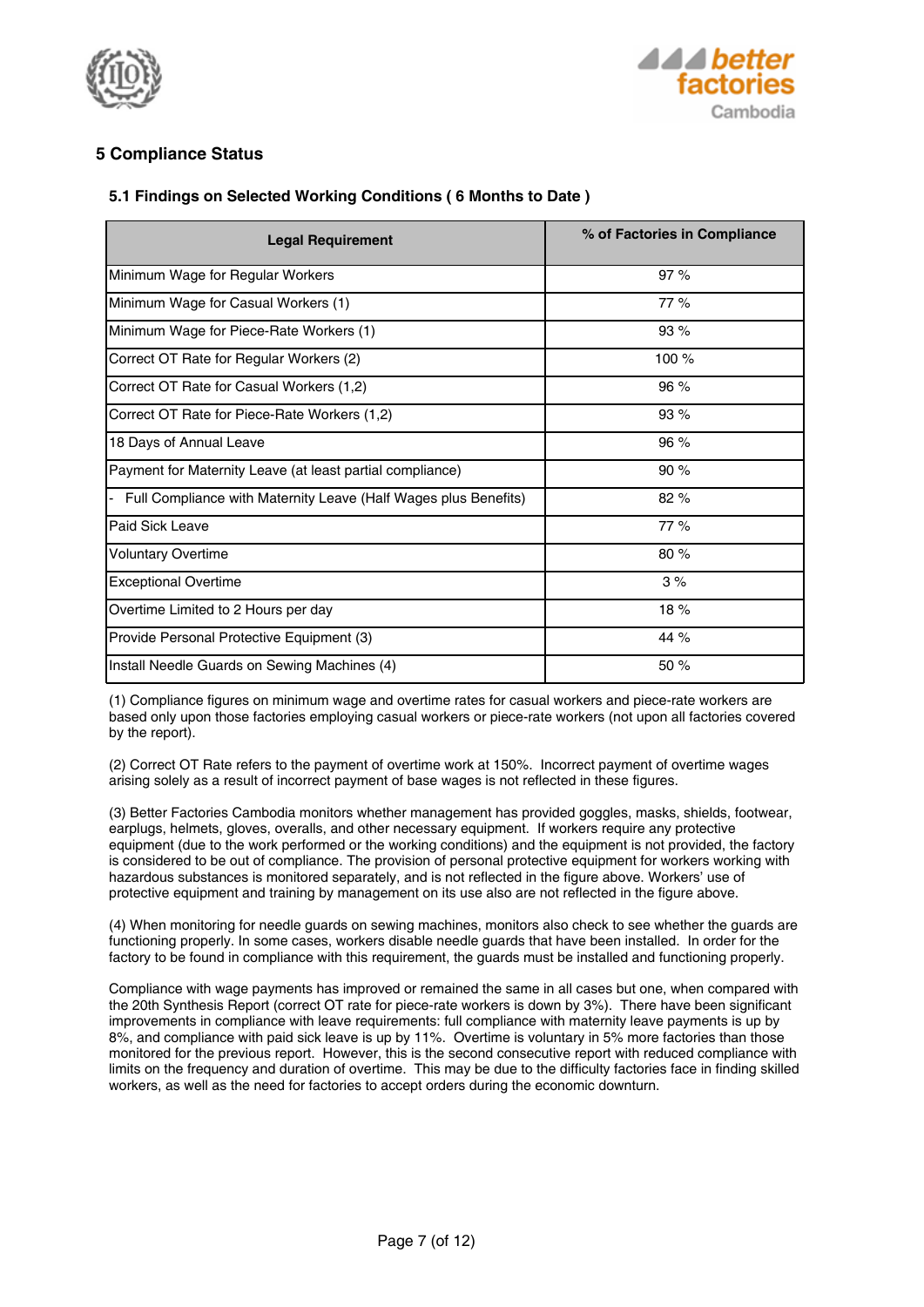



## **5.2 Compliance with Fundamental Rights at Work**

| Child Labour                                                                             | 1 factory (ies) had underage workers (0%)<br>1 under age worker confirmed.     |
|------------------------------------------------------------------------------------------|--------------------------------------------------------------------------------|
| Forced Labour                                                                            | 0 factory (ies) used forced labour $(0\%)$                                     |
| Discrimination (1)                                                                       | 22 factory(ies) engaged in discrimination (11%)                                |
| Unions (2)                                                                               | 159 factory(ies) had at least one union (77%)<br>286 total unions were present |
| Unionization Rate                                                                        | 43%, according to 2006 Gender Survey (see next page)                           |
| Freedom of Association                                                                   | 11 factory(ies) interfered with freedom of association (5%)                    |
| Anti-union Discrimination                                                                | 3 factory(ies) engaged in anti-union discrimination (1%)                       |
| Strikes (3)                                                                              | 31 factory (ies) had strikes (15%)<br>34 strike(s) took place                  |
| Strikes for which workers failed to<br>comply with one or more legal<br>requirements (4) | 31 factory (ies) 34 strikes (100% of strikes)                                  |

## **Key Findings on Fundamental Rights ( 6 Months to Date )**

(1) Discrimination typically involves unfair treatment of pregnant workers (for example, dismissal when they become visibly pregnant), or unfair treatment of men (for example, failure to hire men because they are perceived as more likely to lead workers to strike).

(2) The number of unions reflects only unions that are active and registered at the time of the monitoring visit.

(3) The number of strikes shown includes all strikes revealed jointly by management and workers during a monitoring visit, and reflected in a report signed off within the past six months. The strikes may have occurred any time after the previous monitoring visit. Therefore, this figure does not reflect only strikes that took place during the 6 months prior to this report.

(4) When checking whether workers failed to comply with one or more legal requirements before going on strike, monitors consider whether workers went on strike for reasons permitted by law; whether they attempted to settle the dispute using other peaceful methods first; whether union members approved the strike by secret ballot; and whether the union provided 7 working days prior notice to the employer and the ministry in charge of labour. If workers failed to comply with any one (or more) of these requirements, the strike is included in the figure above.

Most figures have not changed significantly from those seen in the 20th Synthesis Report. Fewer factories are engaging in anti-union discrimination (down from 4% in the prior report). However, 2% more factories are engaging in discrimination and interfering with freedom of association. The number of strikes has remained steady (up only 1% from the prior report). Workers failed to comply with one or more legal requirements before going on strike for all strikes monitored in this report (down from 91% of strikes in the 20th Synthesis Report).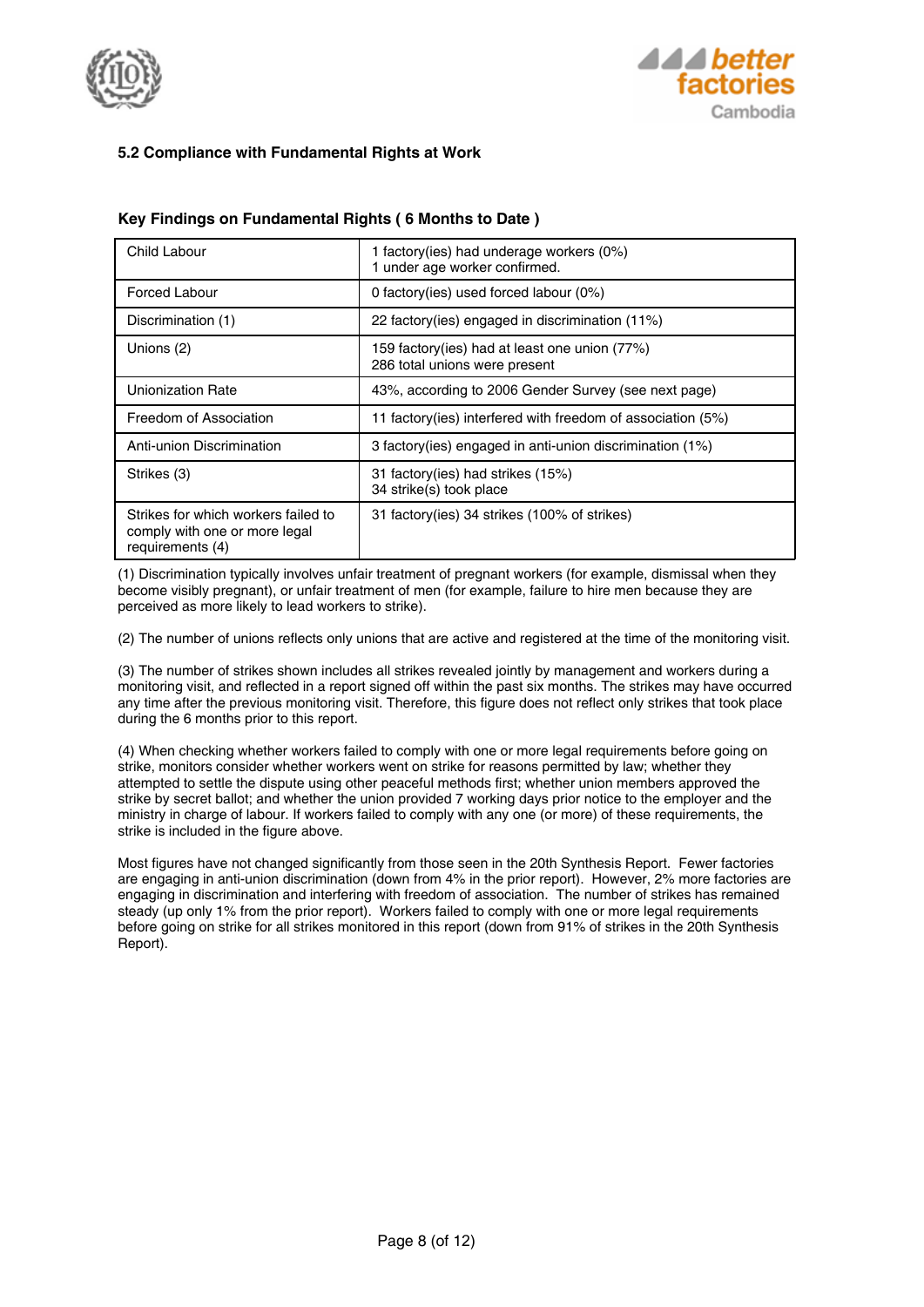



## **Limitations in Detecting Underage Workers:**

The lack of a universal birth registration system in Cambodia and falsification of age-verifying documents significantly impede the detection of underage workers. In checking for underage workers, monitors perform a visual check for workers in the factory who appear to be under age 15. Monitors also conduct targeted and random checks of employment records to see whether those records indicate that the factory employs underage workers. A similar process is undertaken to determine whether the factory employs workers under age 18, because factories that employ workers under age 18 are subject to additional requirements (e.g., maintaining a register of workers under age 18, getting consent from their guardians for them to work, and protecting workers under age 18 against the worst forms of child labor).

If employment records appear to be reliable (i.e., the documents have not been altered, and they are of a type included in the list of age-verifying documents set forth in Notice 11/03), no further investigation is undertaken. If the employer does not have reliable age-verifying documents, monitors request such documents from workers. If no reliable age-verifying documents are available for workers who appear to be underage, monitors may check available documents in the suspected underage workers' birthplace. It is very difficult for Better Factories Cambodia to detect underage workers who have obtained valid age-verifying documents through corrupt payments or to detect underage workers who impersonate someone of legal age using their valid documents.

If an underage worker is detected, the Garment Manufacturers' Association in Cambodia (GMAC) and the ILO have agreed on a process through which the worker is removed from the workplace and referred to vocational training. The factory continues to pay the worker's wages and also bears the cost of the vocational training until the worker reaches age 15. Upon reaching age 15, the worker has the option of returning to work in the factory. If a factory does not comply with this process, the case is referred to the labour ministry's Child Labour Department.

## **Limitations in Detecting Incidence of Sexual Harassment:**

Better Factories Cambodia commissioned CARE International in Cambodia to conduct a survey of 1000 garment factory workers, and 80 HR/admin managers to explore workers' perceptions concerning gender and workplace relations issues that are difficult to monitor and to cross check key monitoring results (the 2006 Gender Survey).

Better Factories Cambodia monitoring typically identifies very few isolated instances of sexual harassment in any form in garment factories. 5% of women workers who participated in the Gender Survey experienced sexual harassment in the form of unwanted touching. The Gender Survey found that significant numbers of women workers were subject to derogatory language from management (just over 25%) and also from coworkers (just under 25%).

## **Monitoring of Freedom of Association and Anti-Union Discrimination:**

Better Factories Cambodia is aware of allegations of corruption in Cambodian garment factories between some managers and union representatives. This is very difficult to independently verify. Corruption adversely affects the exercise of freedom of association.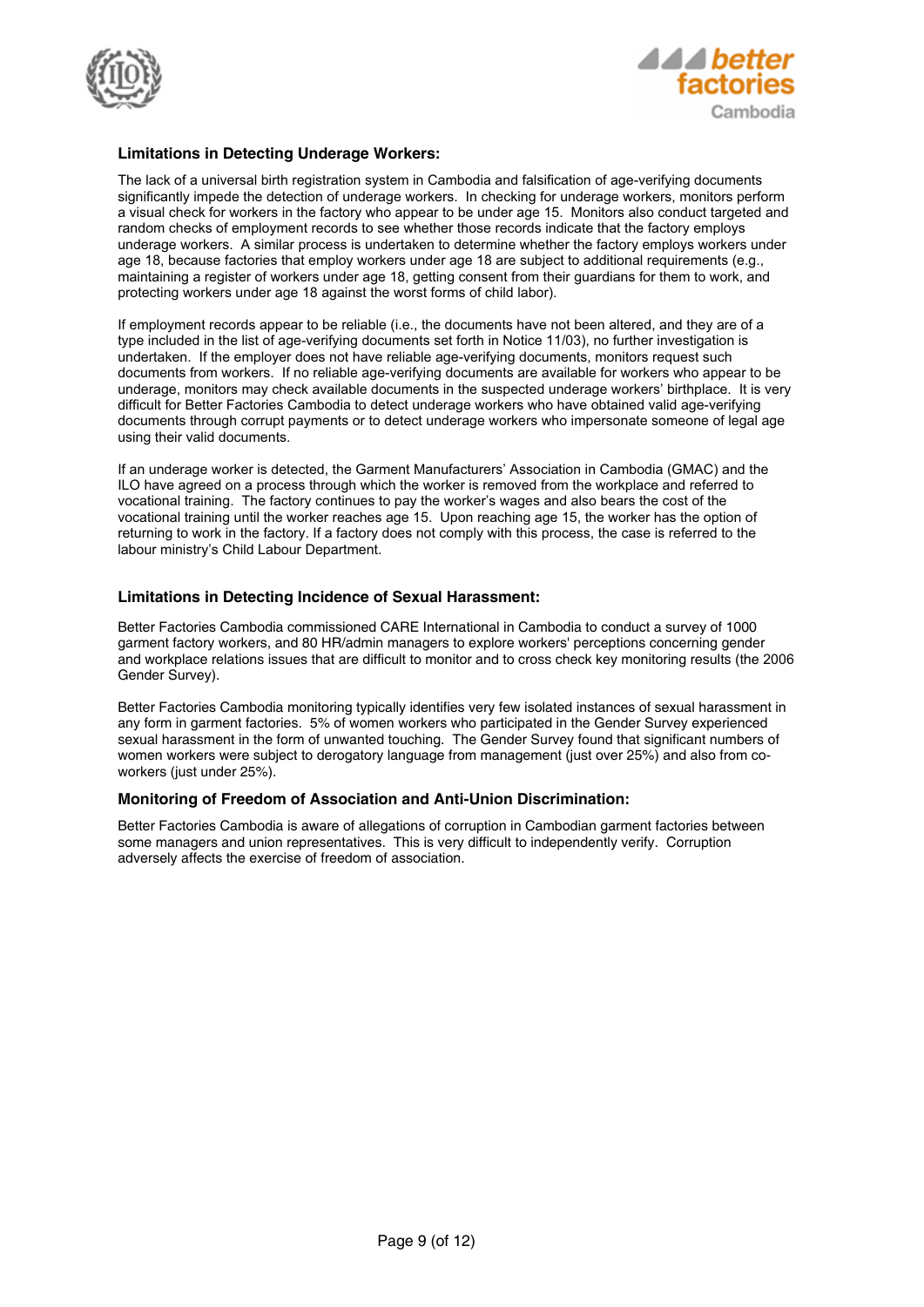



## **5.3 Top 10 Non-Compliance Issues**

This graph shows the ten most commonly used suggestions in Cambodian garment factories. These suggestions reflect the top ten non-compliance issues.

The top 7 non-compliance issues shown below also appeared in the previous two synthesis reports. This highlights the continuing challenges faced by factories in complying with limits on the frequency and duration of overtime work, and in meeting certain OSH requirements.

#### **Graph 4**

% of factories not in compliance (6 Months to Date)



#### Management should:

- (II) provide adjustable chairs with backrests for workers who work sitting down.
- (II) ensure that overtime
- is exceptional
- (III) ensure that the workplace is well lit.
- (IV) ensure that overtime
- does not exceed 2 hours per day

(V) increase the staffing in the infirmary by

- ensuring that medical staff are on duty during the required number of hours (including overtime)

(VI) provide cups or other sanitary means for drinking water.

(VII) take the following steps to ensure workers' occupational health and safety: - consider forming a functioning joint management/worker OSH committee

(VIII) provide workers who work standing up chairs near the workstation to rest on.

(X) pay workers within 48 hours after they stop working for the factory.

(X) ensure that sufficient soap and water is available near the toilets.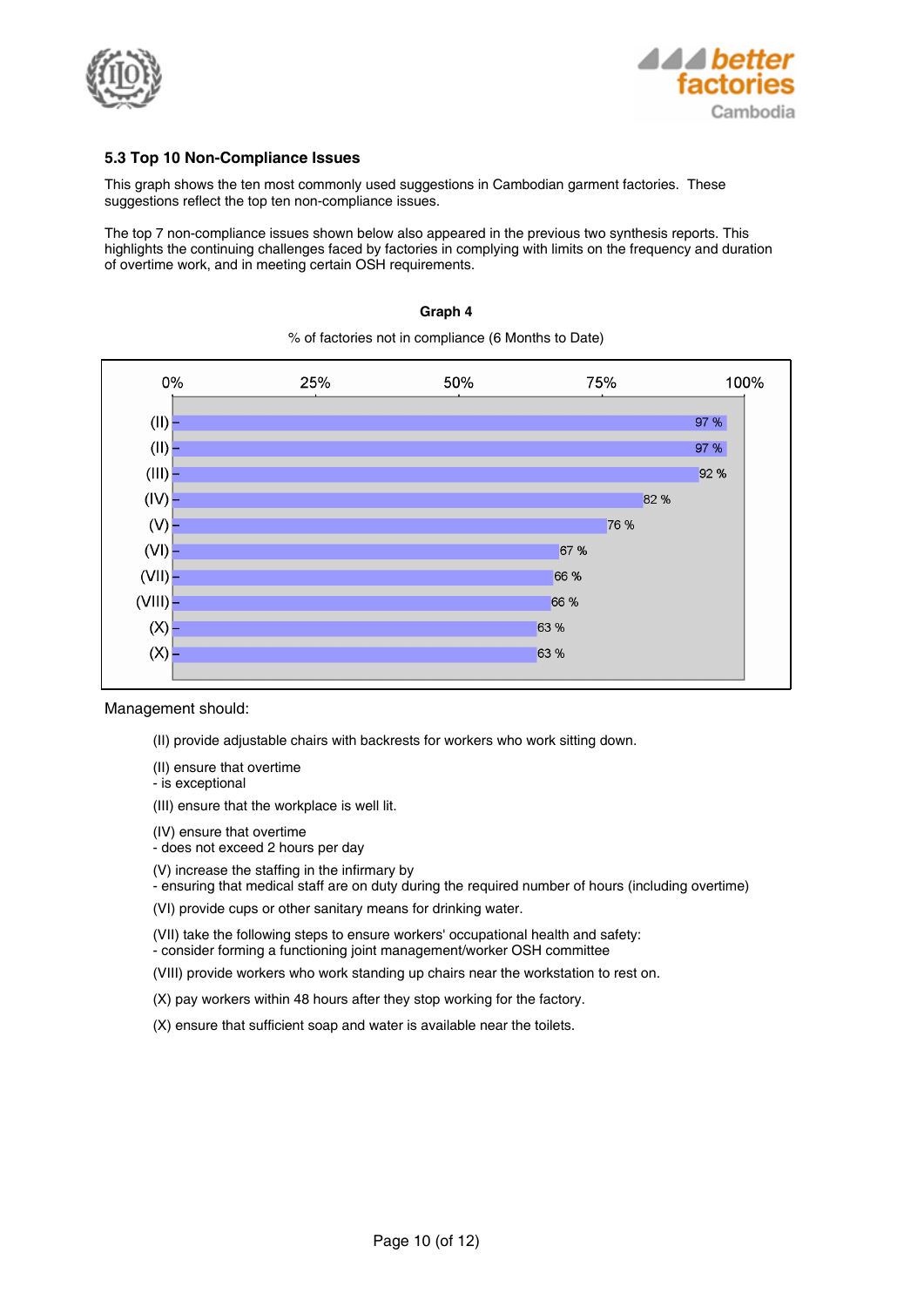



## **6 Progress**

## **6.1 Top 10 Areas of Most Improvement**

This graph shows the top ten areas of improvement in Cambodian garment factories. The graph compares current data (6 months to date) with data from six months ago (6 months to date). The level of improvement is measured by comparing the current level of compliance (%) with the level of compliance 6 months ago for each individual suggestion. The ten suggestions that saw the greatest positive change in percentage compliance are reflected in the graph.

It is encouraging to note that 3 of the issues that have seen the greatest improvement relate to the development of OSH management systems.

| $0\%$              | 25% | 75%<br>50% | 100% |
|--------------------|-----|------------|------|
| $\left( 0 \right)$ | 9%  |            |      |
| (11)               | 8%  |            |      |
| (III)              | 8%  |            |      |
| (IV)               | 8%  |            |      |
| (N)                | 8%  |            |      |
| (VI)               | 8%  |            |      |
| (VII)              | 7%  |            |      |
| (VIII)             | 7%  |            |      |
| $( X\rangle)$      | 6%  |            |      |
| (X)                | 6%  |            |      |

## **Graph 5** ( 6 Months to Date)

Management should:

(I) develop a health and safety policy.

(II) provide paid sick leave as required by the factory's Internal Regulations.

(III) consider giving workers 7 days per year of paid special leave for events affecting the worker or the worker's family.

(IV) increase the staffing in the infirmary by

- employing one (more) nurse

(V) not deduct the \$5 attendance bonus by more than an amount proportional to the number of special leave days taken during the month (when workers have not made up their special leave time or had their annual leave deducted).

(VI) take the following steps to ensure workers' occupational health and safety: - provide workers opportunities to express their opinions on OSH matters

(VII) take the following steps to ensure workers' occupational health and safety:

- develop specific written safety and health rules and communicate them to workers

(VIII) appoint a liaison officer.

(IX) provide shop stewards with:

- a place to display information

(X) provide workers with gloves.